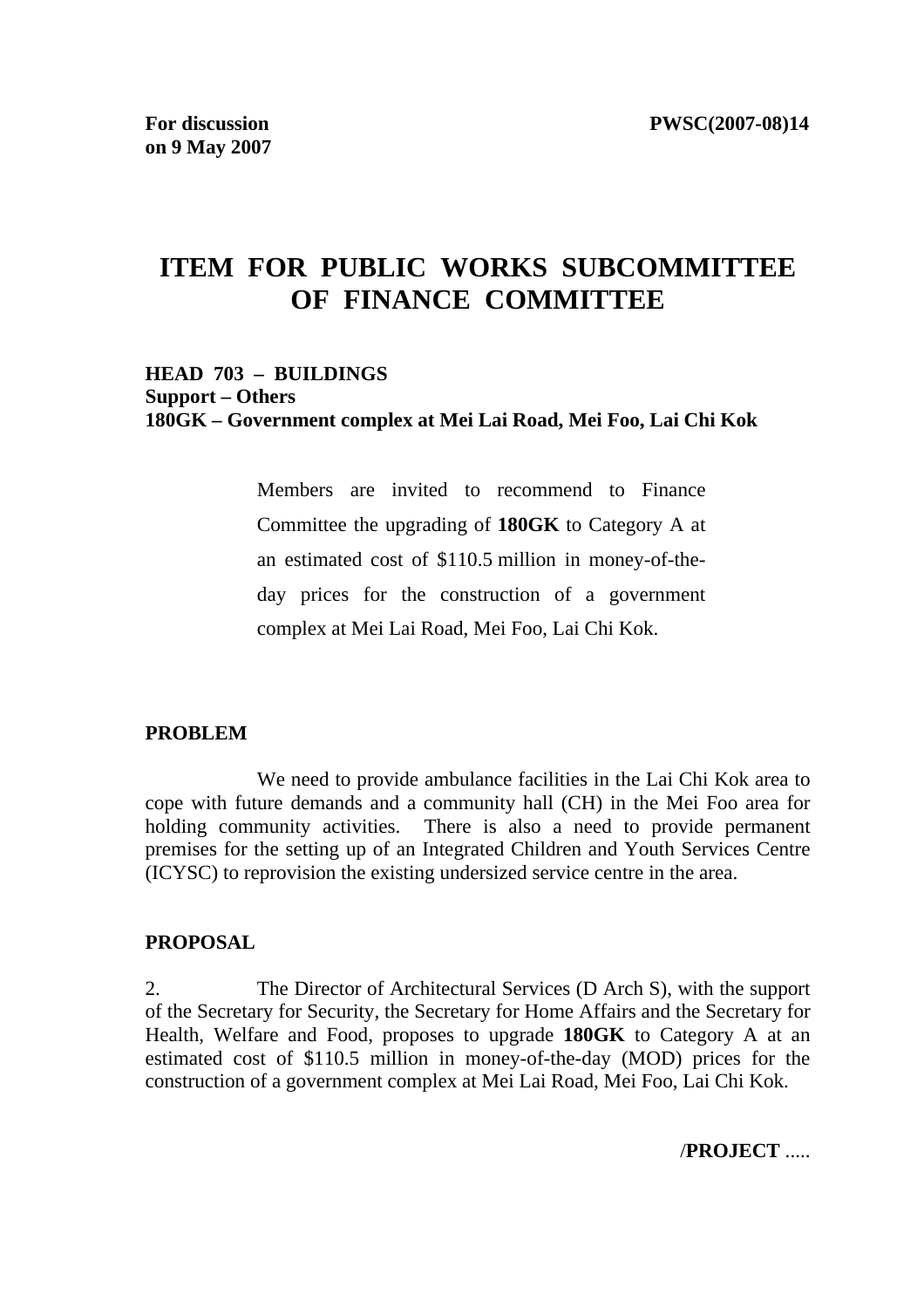——— ———

### **PROJECT SCOPE AND NATURE**

3. The project comprises the construction of a six-storey government complex for an ambulance depot, a CH and an ICYSC. The construction floor area (CFA) of the project is about 6 675 square metres  $(m<sup>2</sup>)$ . The scope of the proposed works includes –

- (a) an ambulance depot (with a CFA of about  $2\,290\,\mathrm{m}^2$ ) comprising three ambulance bays, a watch room and communication equipment room, a station general store and workshop, medical/linen stores, offices, ambulancemen's barrack, a locker room, a refreshment room/kitchen and store, an officers' dining/recreation room and bedroom, a drying room, dangerous goods stores, an emergency generator room, underground fuel tank and fuel dispenser, an air compressor room, an exercise room, a disinfection/washing room, toilets and ablutions, and a drill yard;
- (b) a CH (with a CFA of about  $2.425 \text{ m}^2$ ) comprising a multi-purpose hall with a seating capacity for 450 persons, a stage and its ancillary stores, a stage meeting room, dressing rooms, a conference room, a management office, a store room, toilets and other ancillary facilities such as carparking area, loading/unloading area;
- (c) an ICYSC (with a CFA of about 1 960  $m<sup>2</sup>$ ) comprising offices, a reception area, a drop-in corner, a play room for children and parents, nine group activity rooms, two interview rooms, a small group counseling room, an audio-visual room, a conference room, a general store, an equipment store and a domestic science room; and
- (d) an extension of a footbridge being constructed across Kwai Chung Road Flyover linking the Mei Foo Bus Terminus area, for connection with the government complex.

A site plan is at Enclosure 1 and a perspective drawing of the complex is at Enclosure 2. We plan to start the construction works in October 2007 for completion in November 2009.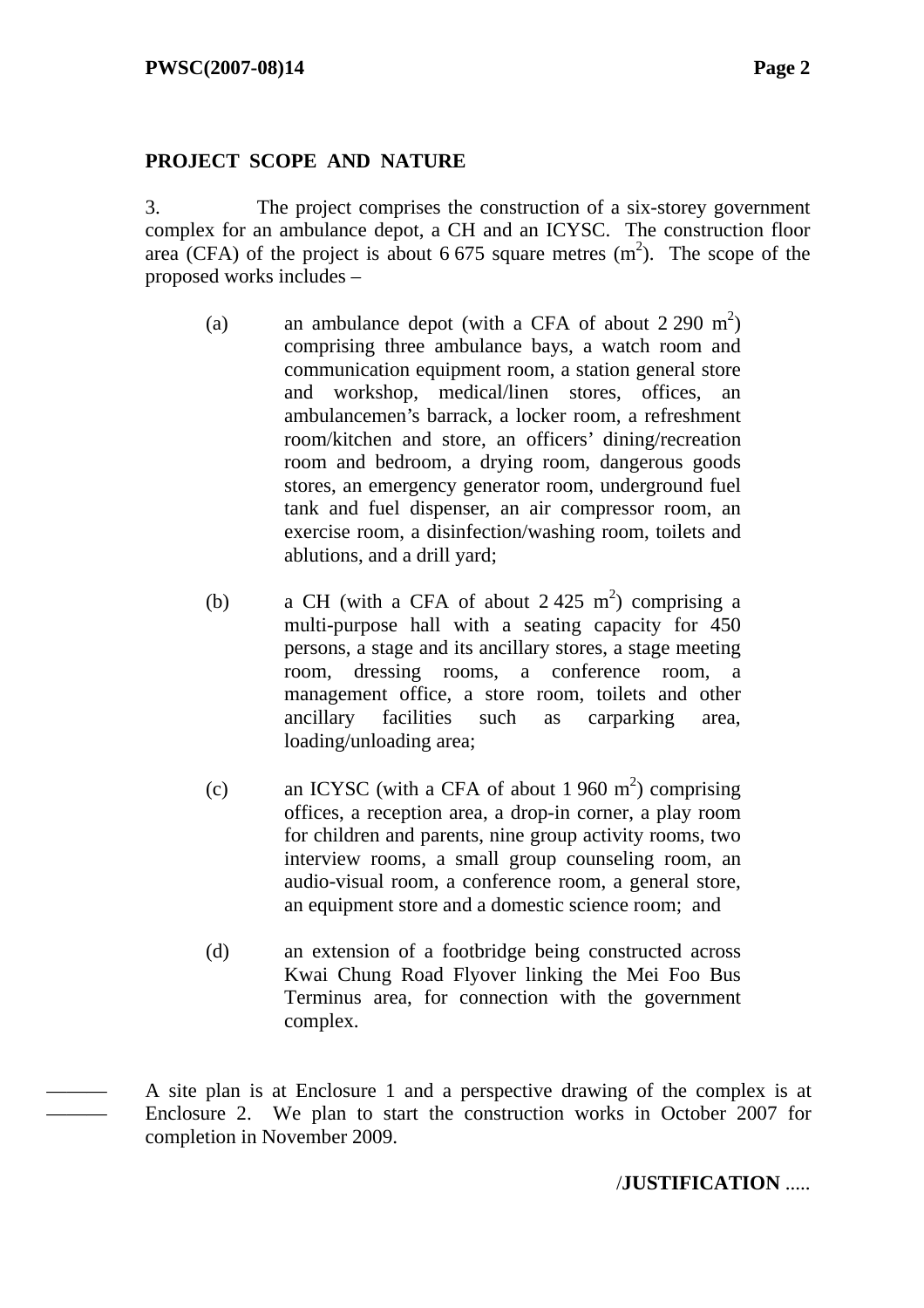## **JUSTIFICATION**

### **Ambulance Depot**

4. There is no ambulance depot in the Lai Chi Kok area. At present, the area is serviced by ambulances deployed from Cheung Sha Wan Ambulance Depot and Lai Chi Kok Fire Station. In the past three years, the Fire Services Department (FSD) received a total of 20 430 emergency ambulance calls from the Lai Chi Kok area, with an average annual growth rate of 8.8%. On average, FSD was able to respond to 91.5% of these calls within the 12-minute target response time, as against its performance pledge of 92.5%. As the population in Sham Shui Po District is projected to grow from 381 100 in 2006 to 449 200 in 2015, and the proportion of old age population (aged 60 or above) will increase from 19.3% to 22.2% during the same period, the demand for emergency ambulance service in the area will continue to rise. The proposed ambulance depot can improve ambulance coverage and help ensure adequate provision of emergency ambulance service to cope with the expected increase in demand.

## **CH**

5. At present, there is no community centre/CH in the Mei Foo area. Residents in the area could only use the Lai Chi Kok CH (LCKCH) at Lai Chi Kok Road and it takes about 10 to 20 minutes to travel by public transport from Mei Foo to the LCKCH. Its average usage rate in 2006 reached 78% on weekends. In light of the recent completion of a number of new residential estates in the vicinity (including the Banyan Garden, Liberte, The Pacifica, Aqua Marine and Hoi Lai Estate), the population served by the LCKCH has been increasing rapidly and the proposed CH will help relieve the pressure on the LCKCH. It will provide a venue for conducting community activities for about 50 000 residents living in Mei Foo Sun Chuen, Nob Hill and Ching Lai Court.

6. Activities that can be held in the CH will include meetings held by local community organisations, civic education projects, training courses, celebrations, recreational, sports activities, etc. The CH can also serve as a temporary shelter for people in need during natural disasters, emergencies and severe weather.

# **ICYSC**

7. The ICYSC, which integrates children and youth centre services, outreaching social work service and school social work service under one

/management .....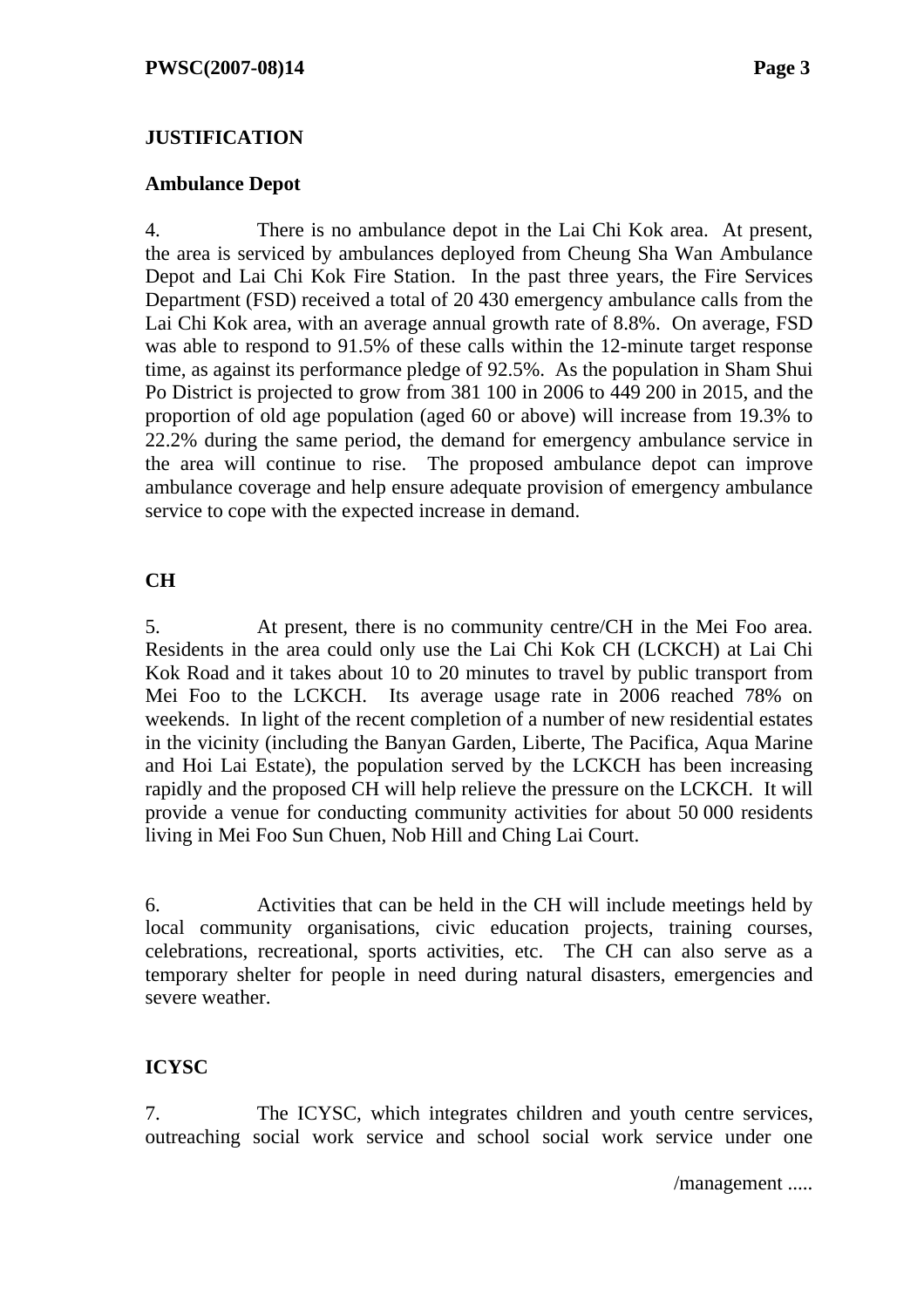management, aims at addressing the multifarious and changing needs of young people aged six to twenty-four through a holistic approach. With the flexibility in deploying manpower and other resources and through adopting different service approaches, the ICYSC provides four core programmes to young people, i.e. guidance and counselling service, supportive service for young people in disadvantaged circumstances, socialisation programmes and development of social responsibility and competence.

8. Upon completion, the Social Welfare Department would allocate the ICYSC to the Boys' and Girls' Clubs Association of Hong Kong for reprovisioning its Mei Foo ICYSC, which is now operated at two different locations in Mei Foo Sun Chuen shopping arcade. The total area of the two premises is  $484 \text{ m}^2$ , which falls short of the accommodation requirement of  $726 \text{ m}^2$  in internal floor area for a standard ICYSC.

# **FINANCIAL IMPLICATIONS**

1

9. We estimate the capital cost of the project to be \$110.5 million in MOD prices (see paragraph 10 below), made up as follows –

|     |                                      | \$ million |
|-----|--------------------------------------|------------|
| (a) | Site works                           | 1.8        |
| (b) | Piling                               | 9.8        |
| (c) | <b>Building</b>                      | 47.8       |
|     | (d) Building services                | 25.0       |
| (e) | Drainage works                       | 1.1        |
| (f) | <b>External works</b>                | 5.3        |
| (g) | Furniture and equipment <sup>1</sup> | 2.4        |
|     |                                      |            |

 $/(h)$  .....

 This is the estimated cost of furniture and equipment (F&E) for the proposed ambulance depot and CH. The F&E for the ICYSC will be funded by the Lotteries Fund.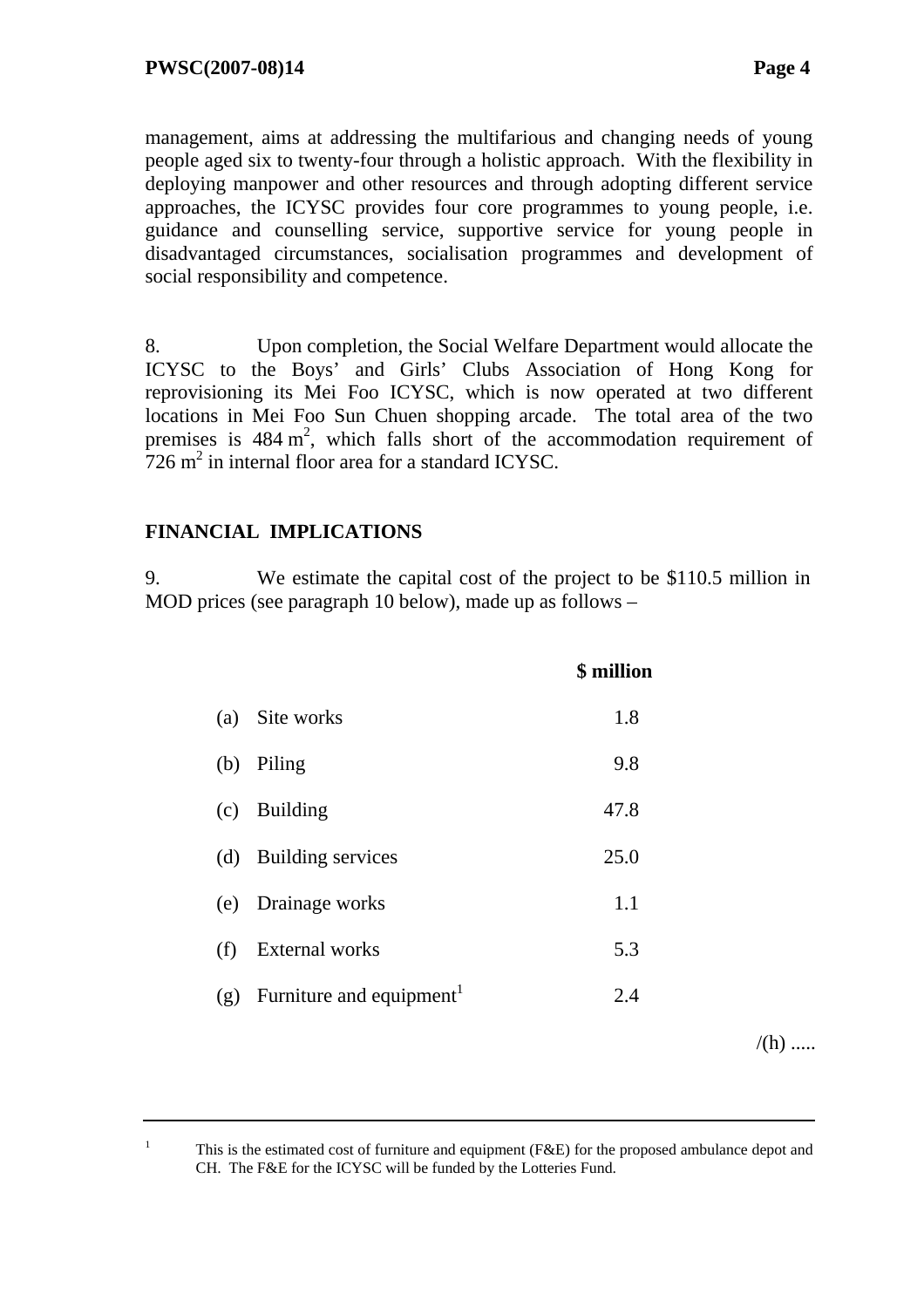$\overline{\phantom{a}}$ 

|     |                   |                                 | \$ million |                               |
|-----|-------------------|---------------------------------|------------|-------------------------------|
| (h) | Consultants' fees |                                 | 6.3        |                               |
|     | (i)               | contract administration         | 2.0        |                               |
|     | (ii)              | site supervision                | 4.3        |                               |
| (i) | Contingencies     |                                 | 9.1        |                               |
|     |                   | Sub-total                       | 108.6      | (in September<br>2006 prices) |
| (i) |                   | Provisions for price adjustment | 1.9        |                               |
|     |                   | Total                           | 110.5      | (in MOD prices)               |
|     |                   |                                 |            |                               |

10. Of the \$110.5 million total capital cost, \$25.1 million is for provision of the ICYSC which would first be funded by the Capital Works Reserve Fund and then be reimbursed from the Lotteries Fund after project completion.

11. We propose to engage consultants to undertake contract administration and site supervision for the project. A breakdown of the estimate for consultants' fees by man-months is at Enclosure 3. The CFA of **180GK** is about 6 675 m<sup>2</sup>. The estimated construction unit cost, represented by the building and building services costs, is \$10,906 per  $m^2$  of CFA in September 2006 prices. We consider this unit cost reasonable by reference to other comparable projects undertaken by the Government.

12. Subject to approval, we will phase the expenditure as follows –

| Year        | \$ million<br>(Sept 2006) | <b>Price</b><br>adjustment<br>factor | \$ million<br>(MOD) |  |
|-------------|---------------------------|--------------------------------------|---------------------|--|
| $2007 - 08$ | 4.0                       | 0.99900                              | 4.0                 |  |
| $2008 - 09$ | 15.0                      | 1.00649                              | 15.1                |  |
| $2009 - 10$ | 68.0                      | 1.01656                              | 69.1                |  |

 $/2010 - 11$  .....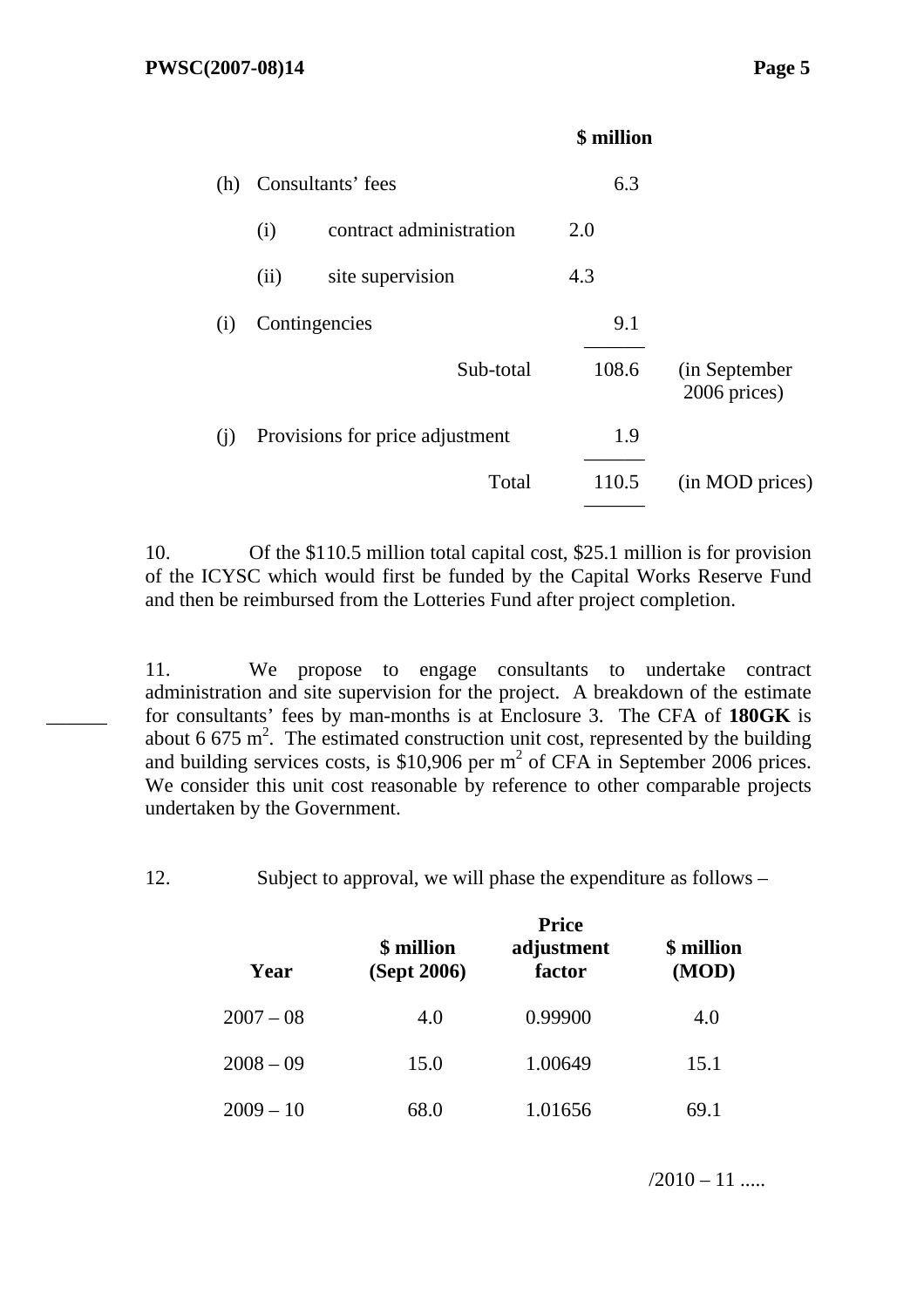| Year        | \$ million<br>(Sept 2006) | <b>Price</b><br>adjustment<br>factor | \$ million<br>(MOD) |
|-------------|---------------------------|--------------------------------------|---------------------|
| $2010 - 11$ | 12.0                      | 1.02672                              | 12.3                |
| $2011 - 12$ | 9.6                       | 1.03699                              | 10.0                |
|             | 108.6                     |                                      | 110.5               |

13. We have derived the MOD estimates on the basis of the Government's latest forecast of trend rate of change in the prices of public sector building and construction output for the period 2007 to 2012. We intend to award the contract on a lump-sum basis because we can clearly define the scope of the works in advance. The contract will not provide for price adjustment because the contract period will not exceed 21 months.

14. We estimate the annual recurrent expenditure arising from the project to be about \$4.3 million.

# **PUBLIC CONSULTATION**

15. We consulted the Sham Shui Po District Council (SSPDC) on the proposed project in March, May and December 2006. Members of SSPDC supported the proposal, and suggested that the proposed government complex should be connected to a nearby footbridge being developed across Kwai Chung Road Flyover linking the Mei Foo Bus Terminus area. They have also raised some comments on the design of the project.

16. We have conducted a study on the proposal of connecting the proposed government complex to the nearby footbridge, and the study confirms the feasibility of the proposal. We have incorporated the footbridge extension into the project and have informed Members of SSPDC accordingly.

17. Regarding the design of the project, we have provided Members of SSPDC with the detailed layout. The SSPDC convened a case conference on 29 January 2007 to consider issues such as the project's detailed layout and site utilisation. Departments have responded to Members' suggestions after the meeting.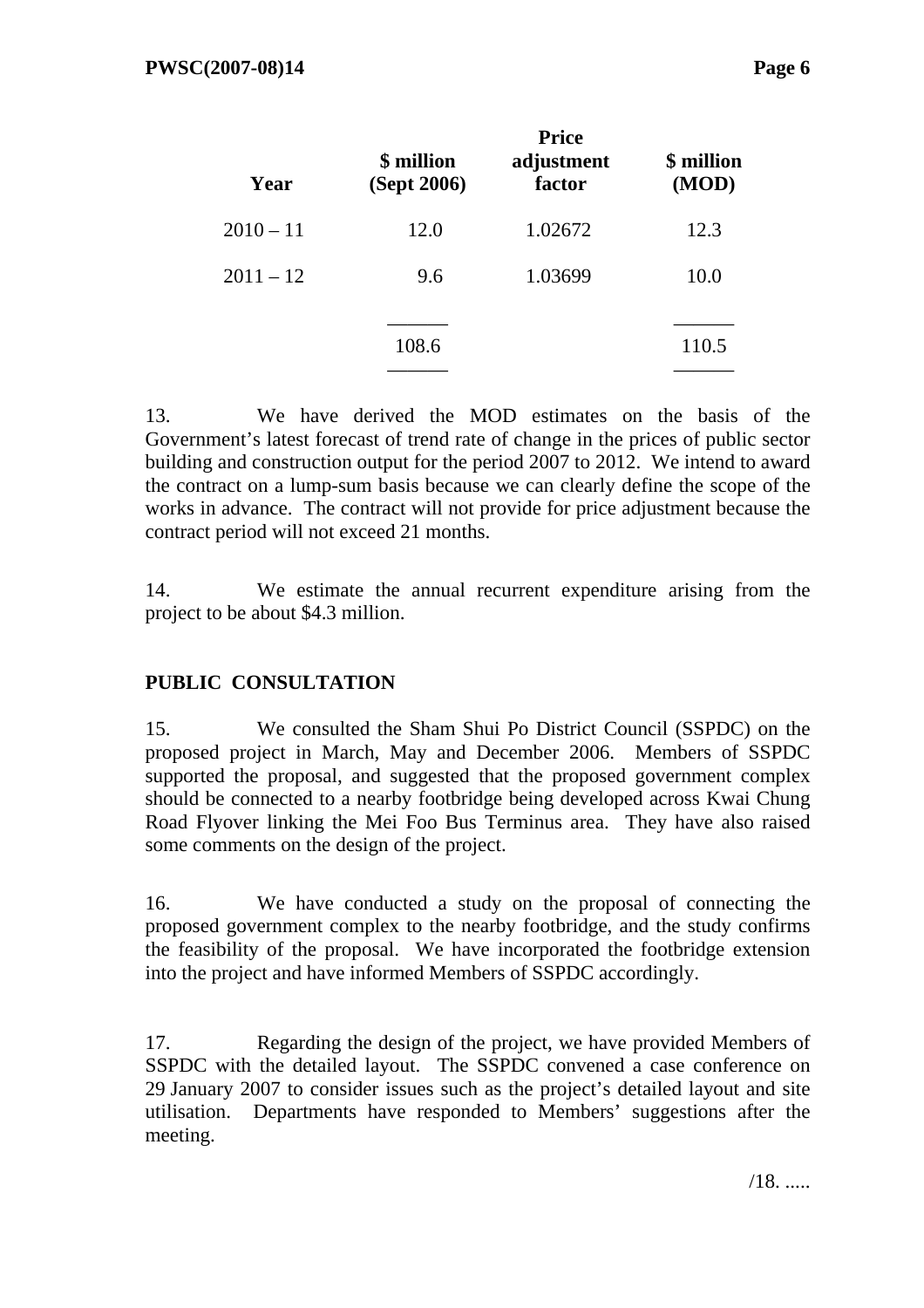18. We consulted the Legislative Council Panels on Security, Welfare Services and Home Affairs on the proposed works by circulation of an information paper on 19 March 2007. Members did not raise any comments on the proposed project.

## **ENVIRONMENTAL IMPLICATIONS**

19. The project is not a designated project under the Environmental Impact Assessment Ordinance, (Cap. 499). We completed a Preliminary Environmental Review (PER) for the project in October 2005. The PER concluded, and the Director of Environmental Protection (DEP) agreed, that the project would not have any long-term environmental impacts.

20. During construction, we will control noise, dust and site run-off nuisances to within established standards and guidelines through the implementation of mitigation measures in the relevant contracts. These include the use of silencers, mufflers, acoustic lining or shields for noisy construction activities, frequent cleaning and watering of the site, and the provision of wheel-washing facilities.

21. We have considered the topography of the site in the planning and design stages to reduce the generation of construction and demolition (C&D) materials where possible. We will require the contractor to reuse inert C&D materials on site or in other suitable construction sites as far as possible (for example, use suitable excavated materials for filling within the site and use metal site hoardings and signboards so that these materials can be recycled or reused in other projects), in order to minimise the disposal of C&D materials to public fill reception facilities<sup>2</sup>. We will encourage the contractor to maximise the use of recycled or recyclable C&D materials, as well as the use of non-timber formwork to further minimise the generation of construction waste.

22. We will also require the contractor to submit a waste management plan (WMP) for approval. The WMP will include appropriate mitigation measures to avoid, reduce, reuse and recycle C&D materials. We will ensure that the day-to-day operations on site comply with the approved WMP. We will

/control .....

<sup>2</sup> Public fill reception facilities are specified in Schedule 4 of the Waste Disposal (Charges for Disposal of Construction Waste) Regulation. Disposal of public fill in public fill reception facilities requires a licence issued by the Director of Civil Engineering and Development.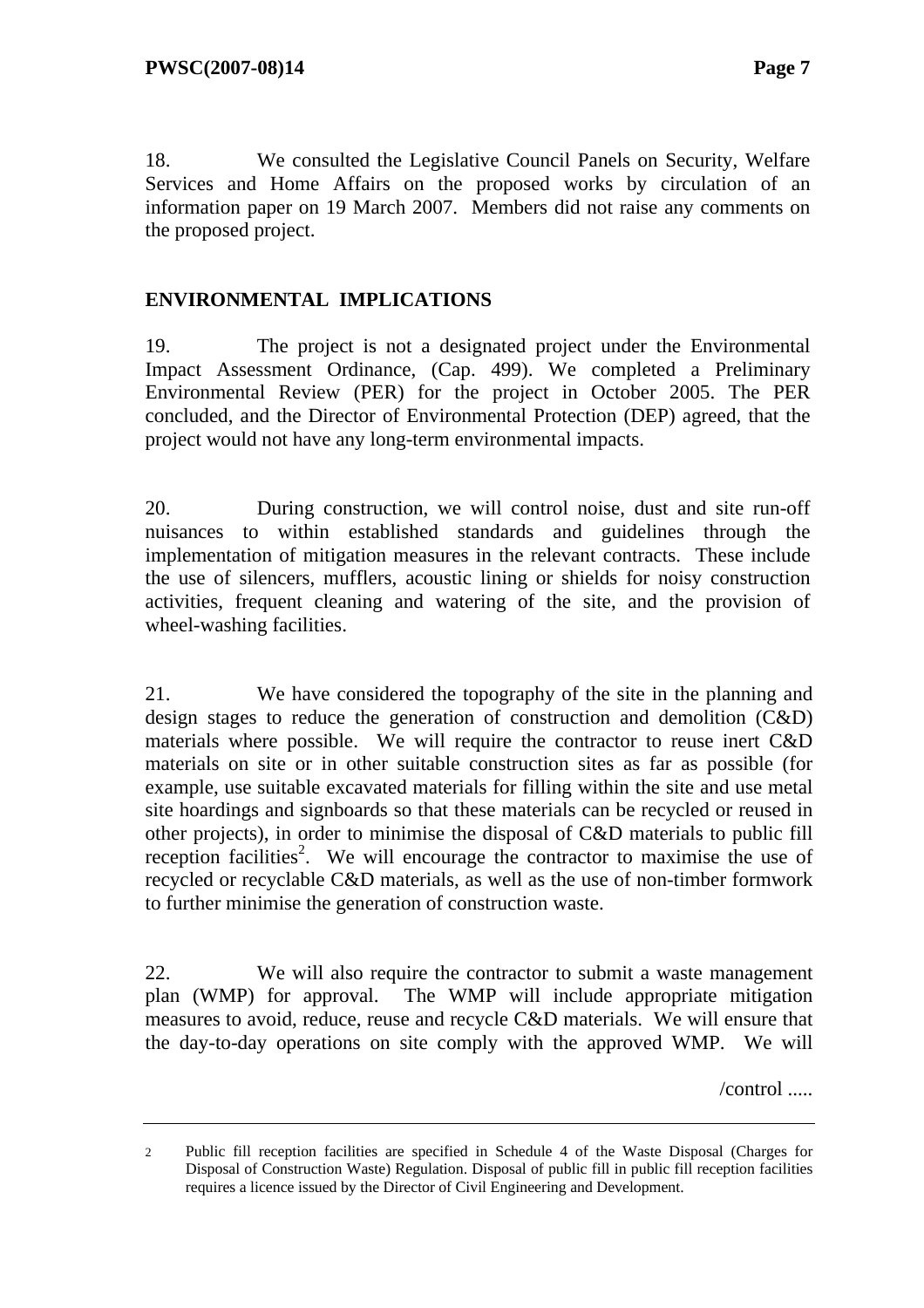control the disposal of public fill, C&D materials and C&D waste to public fill reception facilities and landfills respectively through a trip-ticket system. We will require the contractor to separate public fill from C&D waste for disposal at appropriate facilities. We will record the disposal, reuse and recycling of C&D materials for monitoring purposes.

23. We estimate that the project will generate about 5 890 tonnes of C&D materials. Of these, we will reuse about 3 310 tonnes (56.2%) on site, deliver 2 210 tonnes (37.5%) to public fill reception facilities for subsequent reuse. In addition, we will dispose of 370 tonnes (6.3%) at landfills. The total cost for accommodating C&D materials at public fill reception facilities and landfill sites is estimated to be \$105,920 for this project (based on a unit cost of \$27/tonne for disposal at public fill reception facilities and \$125/tonne at  $landfills<sup>3</sup>)$ .

# **TRAFFIC IMPACTS**

24. We completed a Traffic Impact Assessment (TIA) for the project in June 2006. The TIA concluded that the project would have no adverse impact to local traffic.

# **LAND ACQUISITION**

25. The project does not require any land acquisition.

# **BACKGROUND INFORMATION**

26. We upgraded **180GK** to Category B in October 2005*.* We engaged consultants to carry out a PER and a TIA in September 2005 and March 2006 respectively and employed contractors to carry out site investigations and an underground utilities mapping in November and December 2005 respectively. We also engaged consultants to undertake the detailed design and preparation of tender document. The total cost of these services amounts to \$3.4 million. We charged this amount to block allocation **Subhead 3100GX** "Project feasibility studies, minor investigations and consultants' fees for items in

/Category .....

<sup>3</sup> This estimate has taken into account the cost for developing, operating and restoring the landfills after they are filled and the aftercare required. It does not include the land opportunity cost for existing landfill sites (which is estimated at  $\sinh^3$ ), nor the cost to provide new landfills (which is likely to be more expensive) when the existing ones are filled.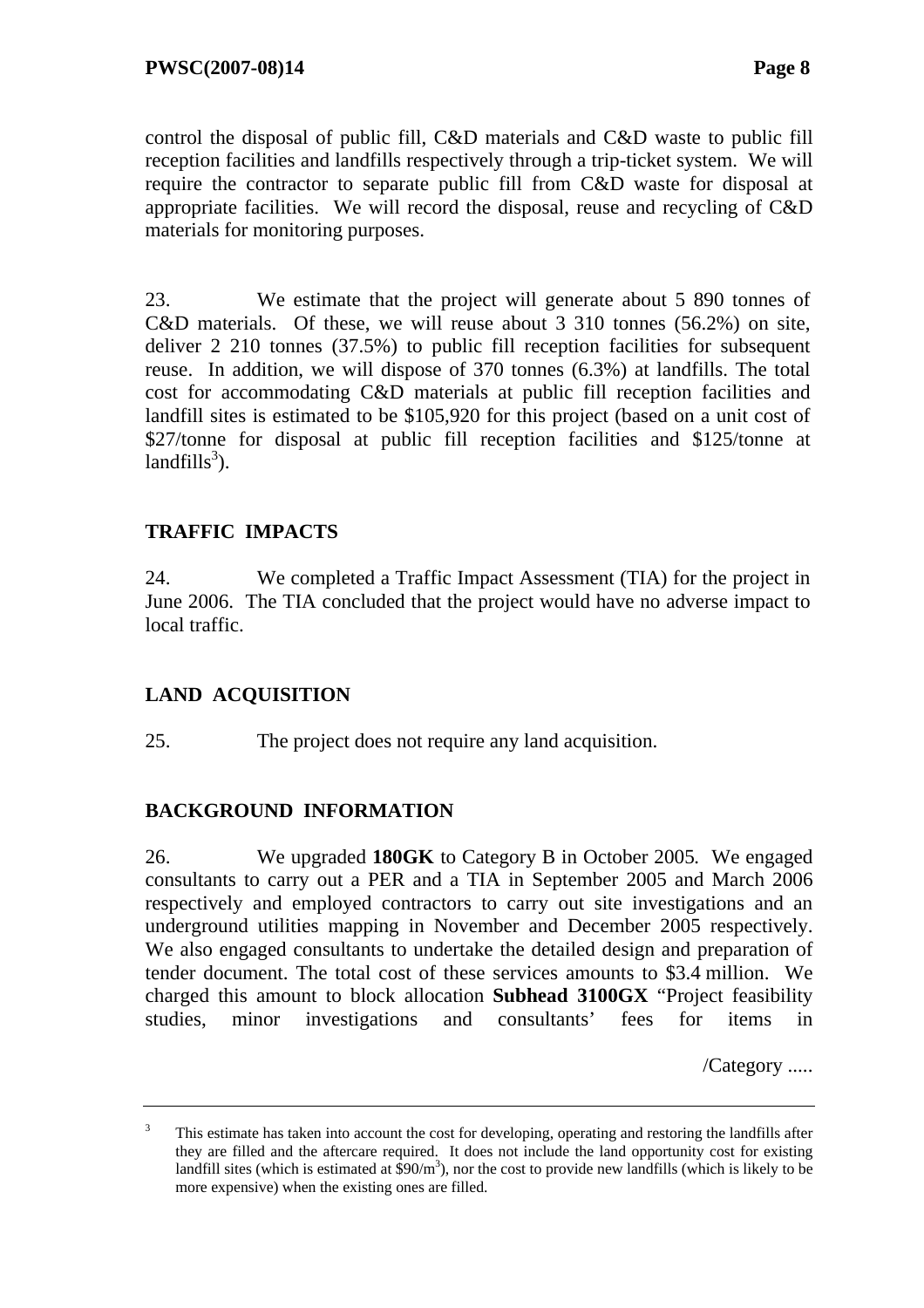Category D of the Public Works Programme". The consultants and the contractors have completed the PER, the TIA, the detailed design, site investigations and the underground utilities mapping. The other consultant is preparing the tender document.

27. The proposed development will involve the removal of two trees to be transplanted elsewhere. All trees to be removed are not important trees<sup>4</sup>. We will incorporate planting proposals as part of the project, including estimated quantities of three new trees,  $5200$  shrubs and  $120 \text{ m}^2$  of grassed area.

28. We estimate that the proposed works under **180GK** will create 90 jobs (80 for labourers and another ten for professional/technical staff) providing a total employment of 1 700 man-months.

--------------------------------------

Security Bureau April 2007

4 Important trees refer to trees in the Register of Old and Valuable Trees, and any other trees that meet one or more of the following criteria –

- (a) trees of 100 years old or above;
- (b) trees of cultural, historical or memorable significance e.g. Fung Shui trees, trees as landmark of monastery or heritage monument, and trees in memory of important persons or events;
- (c) trees of precious or rare species;
- (d) trees of outstanding form (taking account of overall tree sizes, shape and any special features) e.g. trees with curtain like aerial roots, trees growing in unusual habitat; or
- (e) trees with trunk diameter equal or exceeding 1.0 metre (measured at 1.3 metre above ground level), or with height/canopy spread equal or exceeding 25 metres.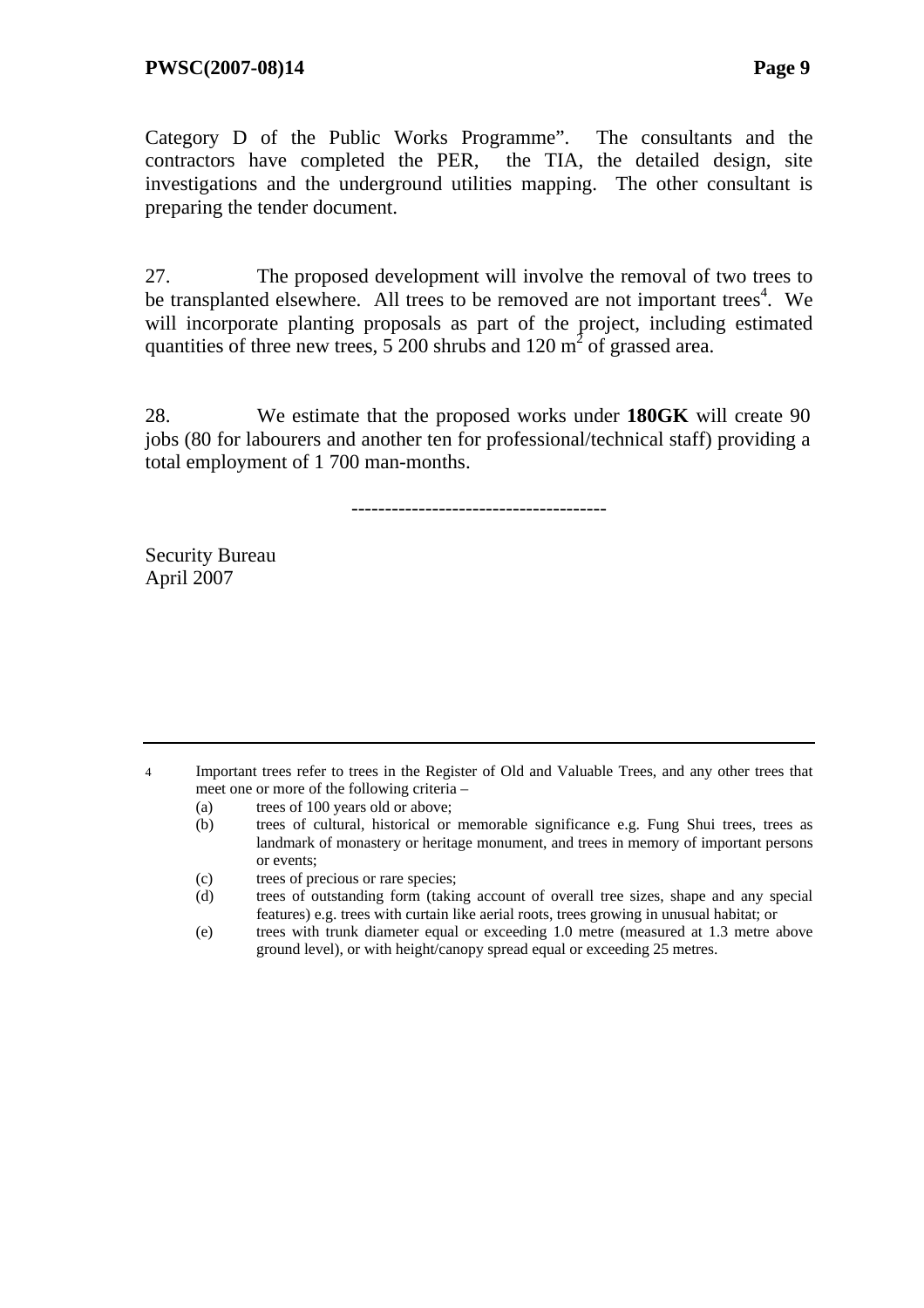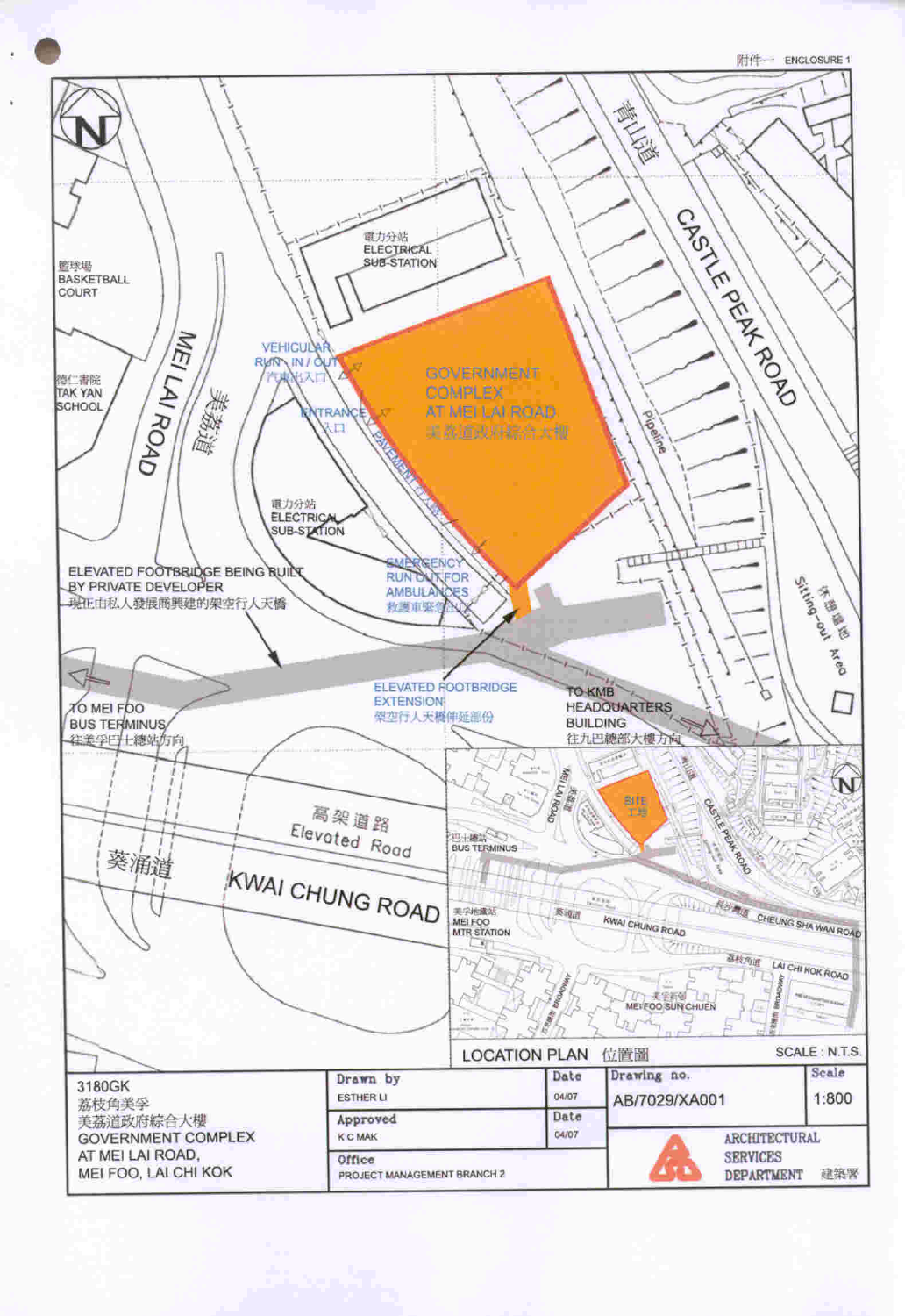南面構思圖 (模擬圖)<br>PERSPECTIVE VIEW FROM SOUTHERN DIRECTION (ARTIST'S IMPRESSION)



### 西北面構思圖 (模擬圖) PERSPECTIVE VIEW FROM NORTH-WESTERN DIRECTION (ARTIST'S IMPRESSION)

| 3180GK<br>荔枝角美孚                          | Drawn by<br><b>ESTHER LI</b>          | Date<br>04/07 | Drawing no.<br>AB/7029/XA002 |                                      | Scale<br>N.T.S. |
|------------------------------------------|---------------------------------------|---------------|------------------------------|--------------------------------------|-----------------|
| 美荔道政府綜合大樓<br><b>GOVERNMENT COMPLEX</b>   | Approved<br><b>K C MAK</b>            | Date<br>04/07 | <b>ARCHITECTURAL</b>         |                                      |                 |
| AT MEI LAI ROAD.<br>MEI FOO, LAI CHI KOK | Office<br>PROJECT MANAGEMENT BRANCH 2 |               |                              | <b>SERVICES</b><br><b>DEPARTMENT</b> | 建装署             |